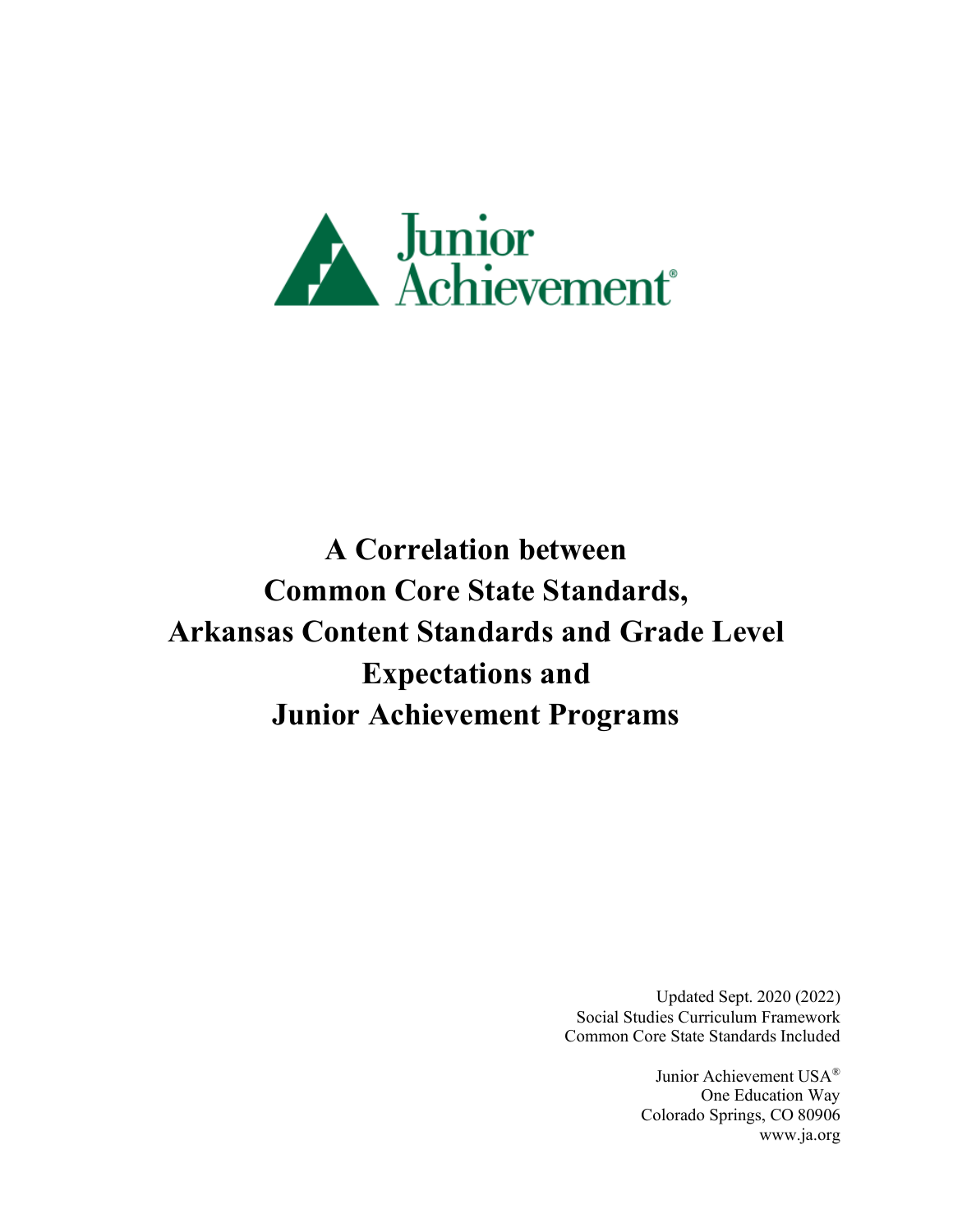#### **Overview**

Junior Achievement programs offer a multidisciplinary approach – connecting information across social studies disciplines such as economics, geography, history, government, and civics while incorporating mathematical concepts and reasoning and language artsskills.

In this document, Junior Achievement programs are correlated to the Arkansas Social Studies Curriculum Framework for grades K-12 as well as the Common Core State Standards in English/ Language Arts (ELA) and mathematics.

This list is not meant to be exhaustive or intended to suggest that a JA program will completely address any given standard, but is designed to show how it can enhance or complement efforts to do so. The flexibility of the programs and supplementary materials allow specific content or skills to be addressed in depth by the teacher and/or business volunteer as needed.

#### **JA Elementary School Programs**

*[JA Ourselves®](#page-2-0)* uses storybook characters in read-aloud and hands-on activities to introduce the role people play in an economy. Through engaging, volunteer-led activities, young students learn about individual choices, money, the importance of saving and giving, and the value of work.

*[JA Our Families®](#page-4-0)* introduces students to the intersection of entrepreneurship and first-grade social studies learning objectives, including how family members' jobs and businesses contribute to the well-being of the family.

*[JA Our Community®](#page-5-0)* uses posters and games to offer practical information about businesses and the many jobs those businesses offer in a community. Students explore production methods through a simulation game, and they learn about taxes, decision making, and how money flows in an economy.

*[JA Our City®](#page-8-0)* introduces students to the intersection of financial literacy and third-grade social studies learning objectives, including the characteristics of cities and how people and businesses in citiesmanage their money.

*[JA Our Region®](#page-10-0)* introduces students to entrepreneurship and how entrepreneurs use resources to produce goods and services in a community. Students solve problems by weighing risks and rewards.

*[JA Our Nation®](#page-11-0)* provides practical information about the need for employees who can meet the demands of the 21st century job market, particularly high-growth, high-demand jobs. By program's end, students will understand the skills, especially in science, technology, engineering, and math that will make their futures brighter.

*[JA More than Money®](#page-15-0)* teaches students about earning, spending, sharing, and saving money, and businesses they can start or jobs they can perform to earn money.

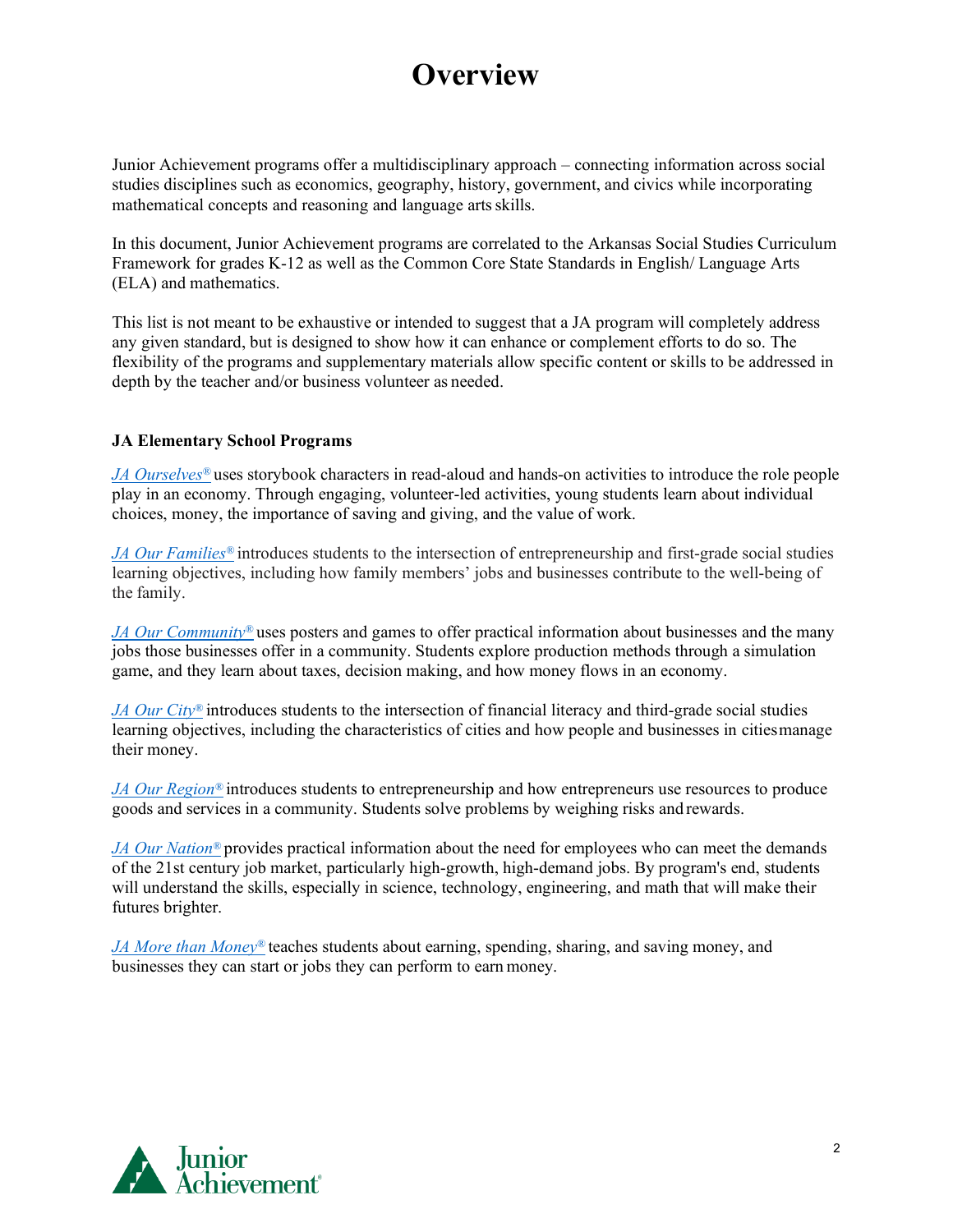#### **JA Ourselves**

<span id="page-2-0"></span>

| <b>Session Details</b>                                                                                                                                                                                                                                                                            | <b>Social Studies Standards</b>                                                                                                                               | <b>Common</b><br><b>Core ELA</b>                                                                                                                                                    | Common<br><b>Core Math</b>                                                       |
|---------------------------------------------------------------------------------------------------------------------------------------------------------------------------------------------------------------------------------------------------------------------------------------------------|---------------------------------------------------------------------------------------------------------------------------------------------------------------|-------------------------------------------------------------------------------------------------------------------------------------------------------------------------------------|----------------------------------------------------------------------------------|
| <b>Session One: This or That? Make a Choice</b><br>Students practice economics by making personal<br>choices.<br>Objectives:<br>The students will:<br>• Identify personal interests.<br>• Consider the factors that determine their choices.<br>• Define money.                                   | E.4.K.1 Recognize that all people have unlimited<br>wants and limited resources.<br>E.4.K.2 Explain reasons behind a personal decision.                       | Reading<br>Foundations<br>$RF.K.1-3$<br>Writing<br>W.K.1-2<br>W.K.8<br>Literature<br>RLK.7<br>Speaking and<br>Listening<br>$SLK.1-3$<br>Sl.K.5-6<br>Language<br>L.K.4<br>L.K.6      | Counting and<br>Cardinality<br>CC.K.4                                            |
| <b>Session Two: Do I Need What I Want?</b><br>Students recognize that people have basic needs and<br>wants and that money-smart people know the<br>difference between them.<br>Objectives:<br>The students will:<br>• Explain the difference between needs and wants.<br>• Create a simple chart. | E.4.K.1 Recognize that all people have unlimited<br>wants and limited resources.                                                                              | Reading<br>Foundations<br>RF.K.1-3<br>Literature<br>RL.K.1<br>RL.K.4,7<br>Speaking and<br>Listening<br>$SLK.1-3$<br>Sl.K.6<br>Language<br>L.K.4-6                                   | Counting and<br>Cardinality<br>$CC.K.4-6$<br>Measurement<br>and Data<br>MD.K.1,3 |
| <b>Session Three: A Penny Earned</b><br>Students are introduced to storybook characters and<br>examine ways they can earn money.<br>Objectives:<br>The students will:<br>• Describe the role of money in society.<br>• Identify jobs they can do to earn money.                                   | E.6.K.1 Recognize [that] consumers use money as a<br>medium of exchange to satisfy economic wants.<br>E.7.K.1 Discuss why people trade goods and<br>services. | Reading<br>Foundations<br>RF.K.1-4<br>Writing<br>W.K.2<br>W.K.8<br>Literature<br>RL.K.1-4<br>RL.K.7,9,10<br>Speaking and<br>Listening<br>$SLK.1-6$<br>Language<br>L.K.4<br>L.K.5c-6 | Counting and<br>Cardinality<br>CC.K.1<br>$CC.K.3-5$                              |

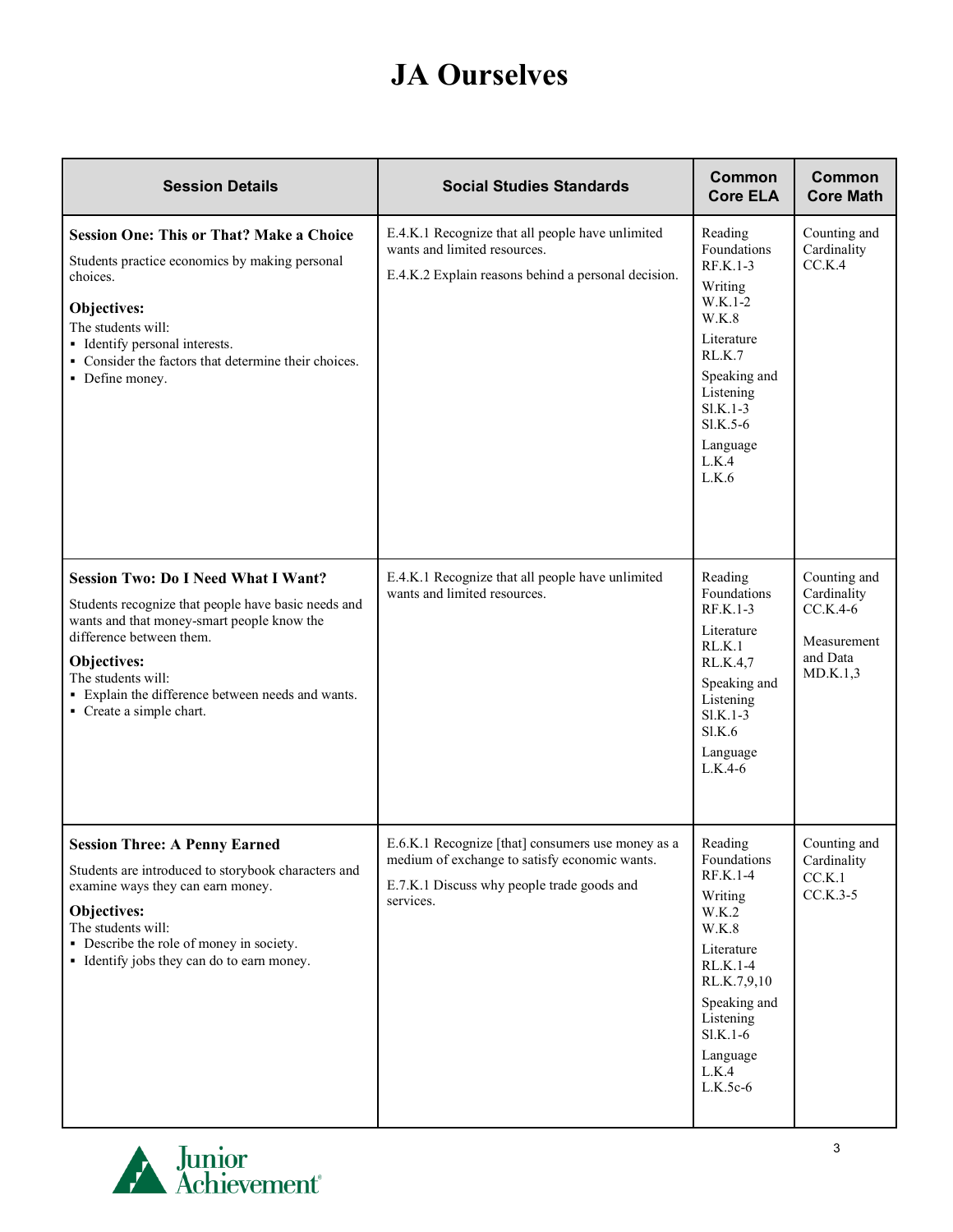#### **JA Ourselves**

| <b>Session Details</b>                                                                                                                                                                                                                                                    | <b>Social Studies Standards</b>                                                                                                                                                                    | Common<br><b>Core ELA</b>                                                                                                                                                               | Common<br><b>Core Math</b>                                                                                                               |
|---------------------------------------------------------------------------------------------------------------------------------------------------------------------------------------------------------------------------------------------------------------------------|----------------------------------------------------------------------------------------------------------------------------------------------------------------------------------------------------|-----------------------------------------------------------------------------------------------------------------------------------------------------------------------------------------|------------------------------------------------------------------------------------------------------------------------------------------|
| <b>Session Four: A Penny Saved</b><br>Students are introduced to the concept of saving.<br>Objectives:<br>The students will:<br>• Explain the importance of saving money.<br>• Identify a savings goal.<br>• Identify a place where people save money.                    | E.6.K.2 Discuss reasons people save money<br>G.8 .K.1 Describe familiar places using words<br>related to location, direction, and distance                                                         | Reading<br>Foundations<br>$RF.K.1-4$<br>Literature<br>$RL.K.1-4$<br>RL.K.7<br>Speaking and<br>Listening<br>SL.K.1-6                                                                     | Counting and<br>Cardinality<br>$CC.K.4-6$<br>Measurement<br>and Data<br>$MD.K.1-.3$<br>Operations and<br>Algebraic<br>Thinking<br>OA.K.1 |
| <b>Session Five: A Penny Shared</b><br>Students are introduced to storybook characters and<br>their plans to earn money for a worthy cause.<br>Objectives:<br>The students will:<br>• Explain the importance of giving.<br>• Organize a chronological sequence of events. | E.6.K.1 Recognize consumers use money as a<br>medium of exchange to satisfy economic wants.<br>H.12.K.3 Compare a child's life of the present<br>to that of the past using visual representations. | Reading<br>Foundations<br>RF.K.1-4<br>Writing<br>W.K.1<br>W.K.8<br>Literature<br>$RL.K.1-4$<br>Rl.K.7,9,10<br>Speaking and<br>Listening<br>$SLK.1-6$<br>Language<br>$L.K.4-5a$<br>L.K.6 | Counting and<br>Cardinality<br>$CC.K.4-6$                                                                                                |

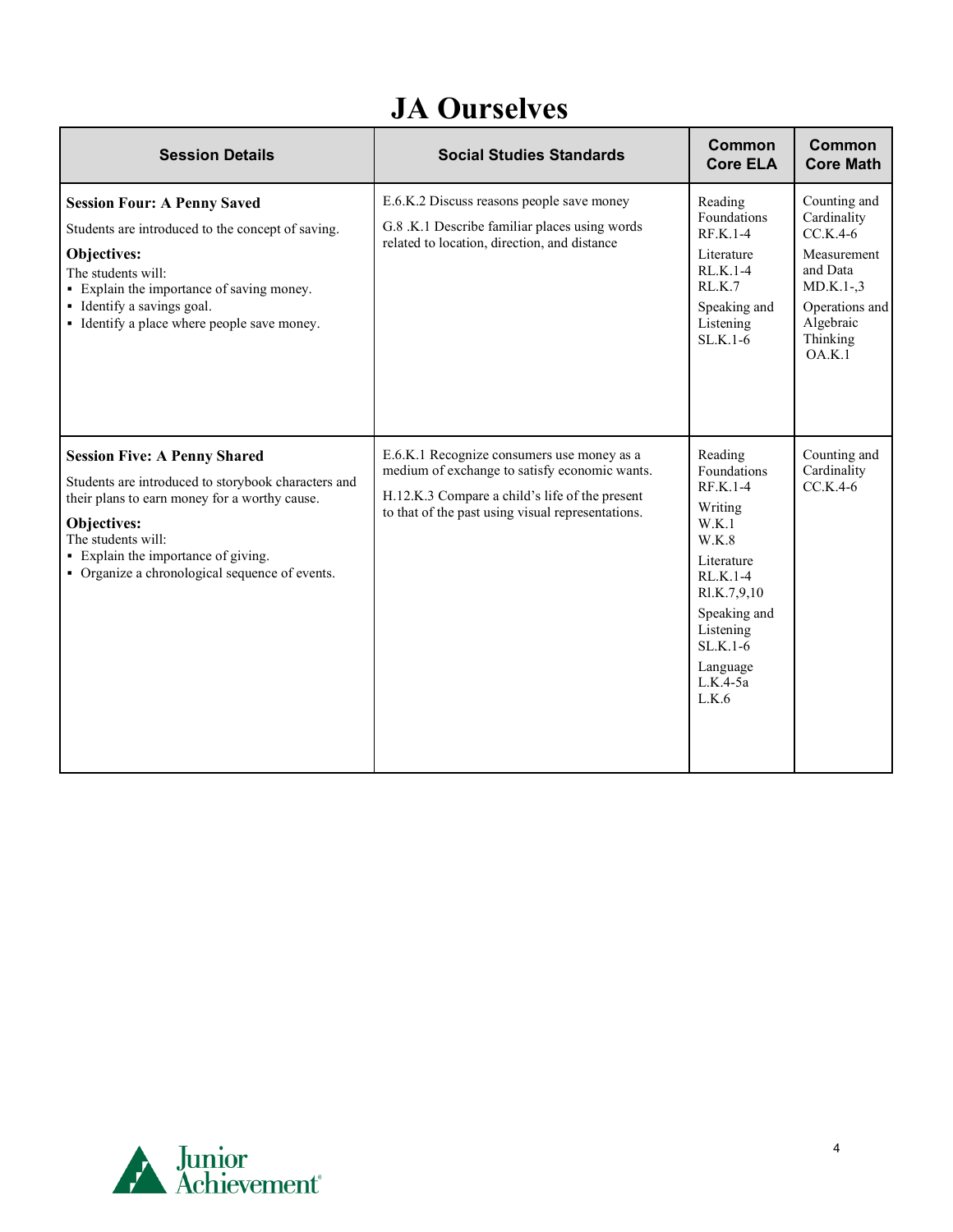## **JA Our Families**

<span id="page-4-0"></span>

| <b>Session Descriptions</b>                                                                                                                                                                                                                                                                                                                                                     | <b>Social Studies Standards</b>                                                                                                                                                                                                                                                                                                          | Common<br><b>Core ELA</b>                                                                                                                                                                                                      | Common<br><b>Core Math</b>                                                                        |
|---------------------------------------------------------------------------------------------------------------------------------------------------------------------------------------------------------------------------------------------------------------------------------------------------------------------------------------------------------------------------------|------------------------------------------------------------------------------------------------------------------------------------------------------------------------------------------------------------------------------------------------------------------------------------------------------------------------------------------|--------------------------------------------------------------------------------------------------------------------------------------------------------------------------------------------------------------------------------|---------------------------------------------------------------------------------------------------|
| <b>Session One: All Kinds of Families</b><br>The students discover how families are alike and<br>different and how they can work together to create a<br>strong economy for the neighborhood.<br>Objectives:<br>The students will:<br>• Begin to understand the similarities and differences<br>between families.<br>• Recognize the importance of businesses<br>neighborhoods. | Civics 2. Participation and Deliberation - Students<br>will analyze civic rights, roles, and responsibilities.<br>G.9.1.2 Discuss how cultural characteristics create<br>diversity in a community, place, or region.                                                                                                                     | Reading<br>Literature<br>$RI.1$ .<br>$RI.1.3-4$<br>RI.1.7,9,10<br>Reading<br>Foundations<br>RF.1.1-4<br>Writing<br>W.1.2,5,8<br>Speaking and<br>Listening<br>$SL.1.1-2$<br>SL.1.4-5<br>Language<br>$L.1.1 - 2$<br>L.1.4        |                                                                                                   |
| <b>Session Two: Money for Needs and Wants</b><br>Students become aware that all families need food,<br>clothing, and shelter to live and must earn money to<br>pay for these needs.<br>Objectives:<br>The students will be able to:<br>• Describe the difference between needs and wants.<br>• Explain that families must earn money for the<br>things they need and want.      | E.4.1.1 Explain ways scarcity necessitates decision<br>making.<br>E.4.1.2 Identify benefits and costs of making a<br>decision.<br>E.5.1.1 Explain ways human resources earn income.                                                                                                                                                      | Reading for<br>Information<br>RI.1.1<br>$RI.1.3-4$<br>$RI.1.6-7$<br>RI.1.10<br>Reading<br>Foundations<br>RF.1.1-4<br>Speaking and<br>Listening<br>SL.1.1-2<br>SL.1.4<br>Language<br>L.1.1<br>L.1.4                             | Measurement<br>and Data<br>1.MD.C.4<br>Mathematical<br>Practices<br>$1 - 2$<br>$4 - 5$<br>$7 - 8$ |
| <b>Session Three: Businesses All Around the</b><br>Neighborhood<br>Students learn how the needs and wants of people in a<br>neighborhood create an opportunity for entrepreneurs<br>to start businesses.<br>Objectives:<br>The students will:<br>• Define entrepreneur, goods and services.<br>• Interpret map symbols<br>• Identify the goods or services businesses provide.  | C.3.1.2 Describe ways people improve<br>communities<br>E.5.1.3 Recognize markets exist wherever buyers<br>and sellers exchange goods and services.<br>G.8.1.1 Use map keys, legends, symbols,<br>compass rose, and directional words to show a<br>relationship between places.<br>E.7.1.1 Identify goods and services that are<br>traded | Reading<br>Foundations<br>RF.1.1-4<br>Reading for<br>Information<br>RI.1.1<br>RI.1.3-4<br>RI.1.6-7<br>RI.1.10<br>Writing<br>W.1.2,5,8<br>Speaking and<br>Listening<br>$SL.1.1-2$<br>SL.1.4<br>Language<br>$L.1.1 - 2$<br>L.1.4 |                                                                                                   |

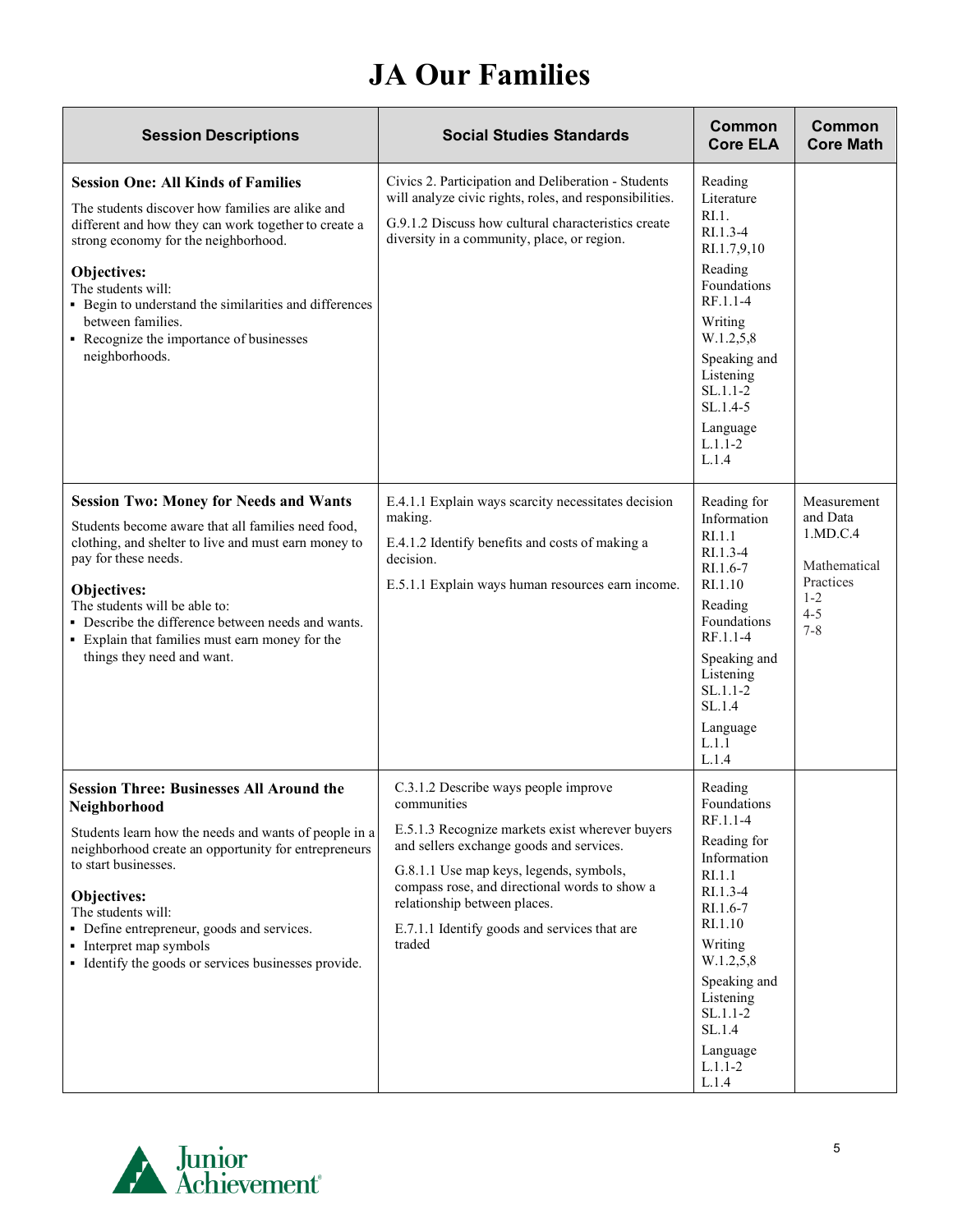#### **JA Our Families**

| <b>Session Descriptions</b>                                                                                                                                                                                                                                                                                   | <b>Social Studies Standards</b>                                                             | Common<br><b>Core ELA</b>                                                                                                                                                                       | Common<br><b>Core Math</b>                                                                                                                   |
|---------------------------------------------------------------------------------------------------------------------------------------------------------------------------------------------------------------------------------------------------------------------------------------------------------------|---------------------------------------------------------------------------------------------|-------------------------------------------------------------------------------------------------------------------------------------------------------------------------------------------------|----------------------------------------------------------------------------------------------------------------------------------------------|
| <b>Session Four: Jobs All Around the</b><br>Neighborhood<br>Students learn that entrepreneurs create businesses,<br>which provide jobs for families.<br>Objectives:<br>The students will:<br>• Identify the jobs people do<br>• Analyze their own skills to determine ways they<br>can support family members | E.5.1.1 Explain ways human resources earn<br>Income.                                        | Reading<br>Foundations<br>RF.1.1-4<br>Reading for<br>Information<br>$RI.1.6-7$<br>Writing<br>W.1.5<br>Speaking and<br>Listening<br>$SL.1.1-2$<br>$SL.1.4-5$<br>Language<br>$L.1.1 - 2$<br>L.1.4 | Mathematical<br>Practices<br>$1 - 2$                                                                                                         |
| <b>Session Five: A New Business</b><br>Students think like entrepreneurs and help advertise<br>a new business needed in the neighborhood.<br>Objectives:<br>The students will:<br>• Describe one of the entrepreneurial<br>characteristics—Satisfy a Need or Want.                                            | E.5.1.3 Recognize markets exist wherever buyers<br>and sellers exchange goods and services. | Reading<br>Foundations<br>$RF.1.1-3$<br>Reading for<br>Information<br>R <sub>L</sub> 1.1<br>RI.1.6-7<br>Speaking and<br>Listening<br>$SL.1.1-2$<br>$SL.1.4-5$<br>Language<br>L.1.1              | Operations and<br>Algebraic<br>Thinking<br>1.0A.A.1<br><b>Numbers Base</b><br>Ten<br>$1.$ NBT $.C.4$<br>Mathematical<br>Practices<br>$1 - 8$ |

<span id="page-5-0"></span>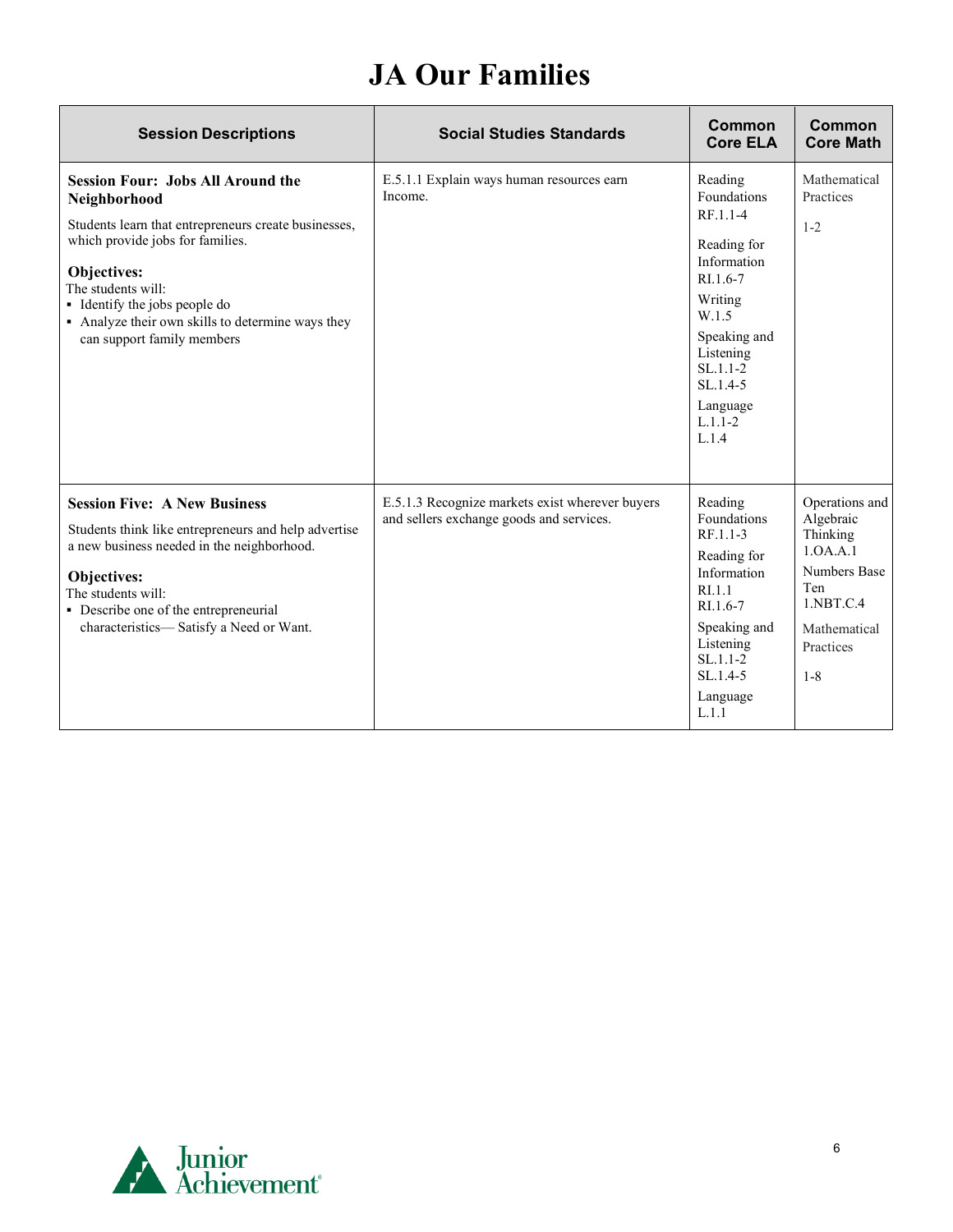# **JA Our Community**

| <b>Session Descriptions</b>                                                                                                                                                                                                                                                                                                                                                                            | <b>Social Studies Standards</b>                                                                                                                                                                                                                                                       | Common<br><b>Core ELA</b>                                                                                                                                                                                          | Common<br><b>Core Math</b>                                                                                                                   |
|--------------------------------------------------------------------------------------------------------------------------------------------------------------------------------------------------------------------------------------------------------------------------------------------------------------------------------------------------------------------------------------------------------|---------------------------------------------------------------------------------------------------------------------------------------------------------------------------------------------------------------------------------------------------------------------------------------|--------------------------------------------------------------------------------------------------------------------------------------------------------------------------------------------------------------------|----------------------------------------------------------------------------------------------------------------------------------------------|
| <b>Session One: People in a Community</b><br><b>Working Together</b><br>Students learn what a community is and the variety<br>of jobs that people have in a community.<br>Objectives:<br>The students will:<br>• Describe a community.<br>• State how people contribute to and benefit from a<br>community.<br>· Identify the variety of jobs in a community and<br>how each requires specific skills. | C.1.2.2 Describe roles and responsibilities of<br>people in authority in local communities.<br>C.3.2.3 Describe ways communities work to<br>accomplish common tasks and establish<br>responsibilities.<br>E.5.2.1 Discuss skills and education that human<br>Resources need for jobs. | Reading<br>Literature<br>RL.2.1<br>RL.2.7<br>Reading for<br>Information<br>RI.2.1<br>RI.2.4 -5<br>RI.7<br>Reading<br>Foundations<br>RF.2.3-4<br>Speaking and<br>Listening<br>$SL.2.1 - 4$<br>Language<br>$L.2.1-6$ | Geometry<br>G.2.2<br>Mathematical<br>Practices<br>$\overline{4}$                                                                             |
| <b>Session Two: Sweet "O" Donuts</b><br>Students learn that workers who produce goods and<br>services earn money for their work.<br>Objectives:<br>The students will:<br>• Define the terms produce, product, production,<br>goods, and services.<br>• Apply innovation to the production process.<br>• Explain that people in a community earn money<br>by performing work.                           | E.5.2.1 Discuss skills and education that human<br>Resources need for jobs.<br>E.5.2.2 Describe goods and services that people in<br>the local community produce and those that are<br>produced in other communities.                                                                 | Reading<br>Foundations<br>RF.2.3-4<br>Writing<br>W.2.2<br>Speaking and<br>Listening<br>$SL.2.1-6$<br>Language<br>$L.2.1-6$                                                                                         | Operations<br>and Algebraic<br>Thinking<br>OA.2.1<br>Numbers Base<br>Ten<br>NBT.2.1-2<br><b>NBT.2.5</b><br>Measurement<br>and Data<br>MD.2.7 |
| <b>Session Three: Business and Government</b><br>Jobs<br>Students explore how the money earned for work<br>moves through a community and the impact that<br>money has on people, businesses, and government.<br>Objectives:<br>The students will:<br>• Locate businesses and identify government<br>careers.<br>• Explain how taxation supports government<br>services.                                | C.2.2.3 Describe roles and responsibilities of<br>individuals in a democracy.<br>E.6.2.3 Explain benefits of public goods and<br>services.                                                                                                                                            | Reading for<br>Information<br>RI.2.1<br>RI.2.4 -5<br>RI.7<br>Reading<br>Foundations<br>RF.2.3-4<br>Speaking and<br>Listening<br>$SL.2.1-4$<br>Language<br>$L.2.1-6$                                                | Operations<br>and Algebraic<br>Thinking<br>OA.2.1<br>Mathematical<br>Practices<br>$1 - 2$<br>$4 - 5$<br>8                                    |

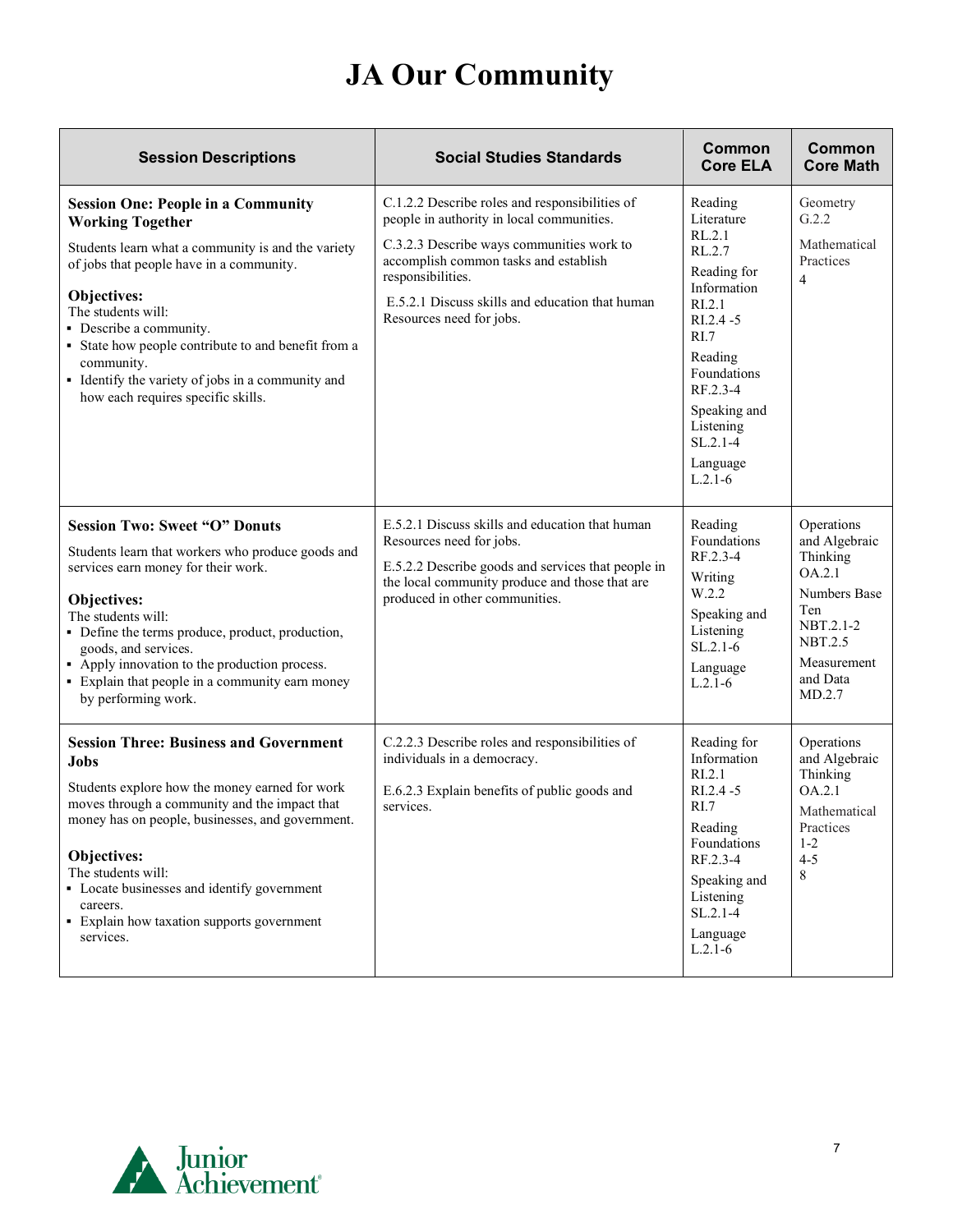# **JA Our Community**

| <b>Session Descriptions</b>                                                                                                                                                                                                                                                                                                                                           | <b>Social Studies Standards</b>                                                                                                                                                              | Common<br><b>Core ELA</b>                                                                                                                                                                                                               | Common<br><b>Core Math</b>                                                                                                                                                                                |
|-----------------------------------------------------------------------------------------------------------------------------------------------------------------------------------------------------------------------------------------------------------------------------------------------------------------------------------------------------------------------|----------------------------------------------------------------------------------------------------------------------------------------------------------------------------------------------|-----------------------------------------------------------------------------------------------------------------------------------------------------------------------------------------------------------------------------------------|-----------------------------------------------------------------------------------------------------------------------------------------------------------------------------------------------------------|
| The Session Four: Let's Vote!<br>Students participate in a decision that benefits their<br>community. They vote to express their choice and to<br>determine the will of the majority.<br>Objectives:<br>The students will:<br>• Apply a decision-making process.<br>Recognize voting as a way responsible citizens act<br>and contribute to meet a community's needs. | C.2.2.4 Use listening, consensus-building,<br>and voting procedures in the classroom.                                                                                                        | Reading<br>Foundations<br>RF.2.3<br>Writing<br>W.2.2<br>W.2.7-8<br>Speaking and<br>Listening<br>$SL.2.1-6$<br>Language<br>L.2.1                                                                                                         | Measurement<br>and Data<br>MD.2.7<br>MD.2.9<br>Mathematical<br>Practices<br>$\overline{2}$<br>$\overline{4}$                                                                                              |
| <b>Session Five: Money Moves in a Community</b><br>Students learn about money and how it moves through<br>a community.<br>Objectives:<br>The students will:<br>• Identify coins and money terms.<br>• Describe how money flows through a community's<br>economy.                                                                                                      | E.5.2.3 Describe ways markets exist in various<br>places.<br>E.6.2.2 Describe reasons for saving money in<br><b>banks</b><br>E.6.2.1 Explain the role of money in making<br>exchange easier. | Reading<br>Literature<br>RL.2.1<br>RL.2.4<br>RL.2.7<br>Reading for<br>Information<br>RI.2.1<br>$R1.2.3 - 5$<br>R <sub>L</sub> 7<br>Reading<br>Foundations<br>RF.2.3<br>Speaking and<br>Listening<br>$SL.2.1-4$<br>Language<br>$L.2.1-6$ | Operations<br>and Algebraic<br>Thinking<br>OA.2.1<br>Numbers Base<br>Ten<br>NBT.2.1-2<br><b>NBT.2.5</b><br>Measurement<br>and Data<br>MD.2.7<br>MD.2.9<br>Mathematical<br>Practices<br>$1 - 2$<br>$5 - 7$ |

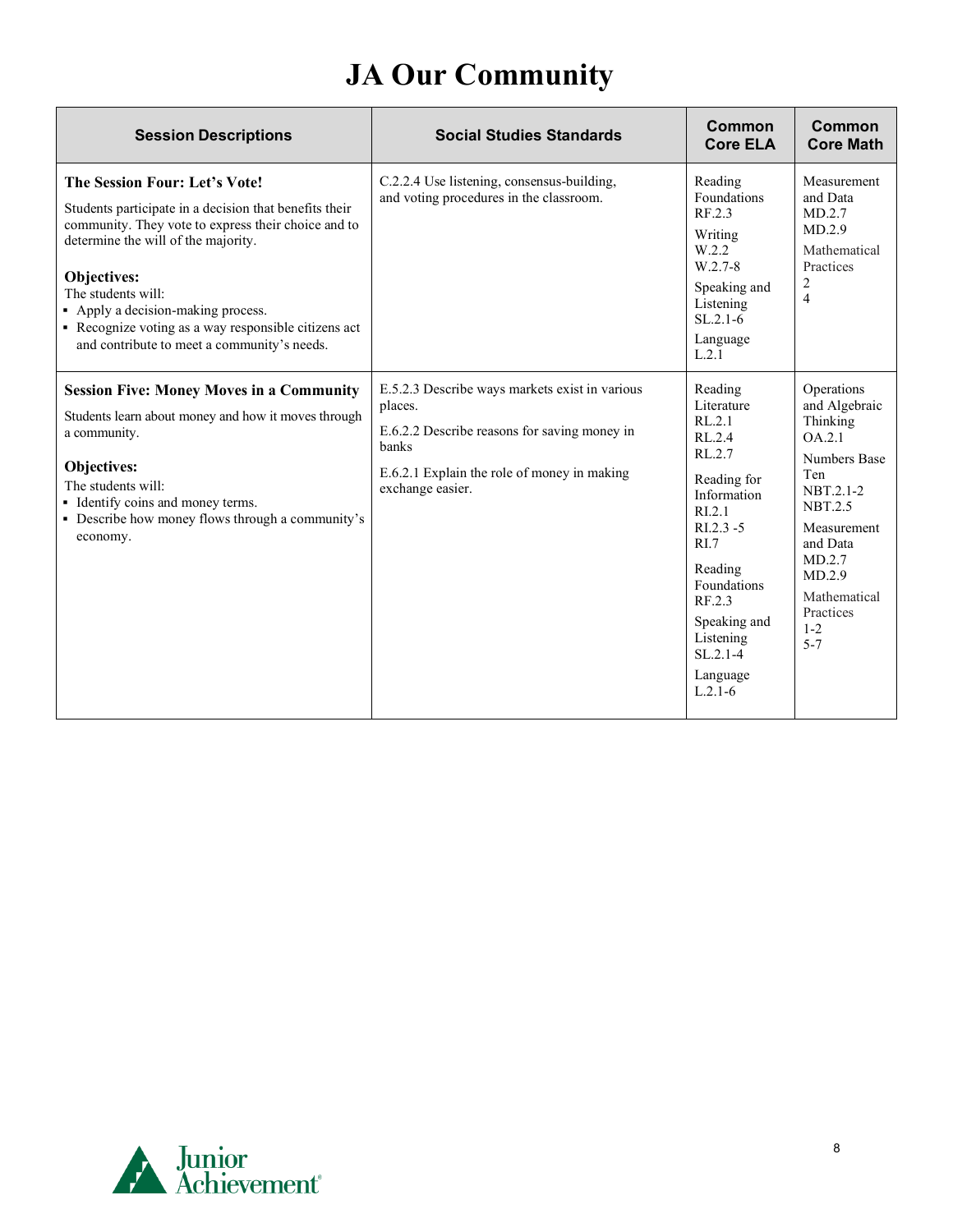# **JA Our City**

<span id="page-8-0"></span>

| <b>Session Descriptions</b>                                                                                                                                                                                                                                                                                                                                                   | <b>Social Studies Standards</b>                                                                                                                                                                                                                                                                                                                                                                                                                                                                                                                                     | Common<br><b>Core ELA</b>                                                                                                                                                                                                     | Common<br><b>Core Math</b>                                                                                                                    |
|-------------------------------------------------------------------------------------------------------------------------------------------------------------------------------------------------------------------------------------------------------------------------------------------------------------------------------------------------------------------------------|---------------------------------------------------------------------------------------------------------------------------------------------------------------------------------------------------------------------------------------------------------------------------------------------------------------------------------------------------------------------------------------------------------------------------------------------------------------------------------------------------------------------------------------------------------------------|-------------------------------------------------------------------------------------------------------------------------------------------------------------------------------------------------------------------------------|-----------------------------------------------------------------------------------------------------------------------------------------------|
| <b>Session One: The Business Zone</b><br>Students demonstrate an understanding of the<br>different zones used in city planning and use the<br>information to organize various businesses and<br>industries within a city.<br>Objectives:<br>The students will:<br>Recognize and name two city zones.<br>• Describe the goods or services provided by<br>businesses in a city. | Economics 5. Exchange and Markets - Students will<br>analyze the exchange of goods and services and the<br>role of producers, consumers, and government in the<br>market place.<br>G.8.3.1 Use maps to describe the spatial organization<br>of the community using relative location, distance,<br>direction, and scale.<br>G.8.3.2 Use thematic maps (e.g., climate, political,<br>physical) and other geographic representations<br>to describe physical and human characteristics<br>of a variety of places in Arkansas and the interactions<br>that shape them. | Reading for<br>Information<br>RI.3.4-5<br>Reading<br>Foundations<br>RF.3.3-4<br>Writing<br>$W.3.2$ ELO<br>$W.3.7 - 8^{ELO}$<br>Speaking and<br>Listening<br>SL.3.1<br>SL.3.3<br>SL.3.6<br>Language<br>L.3.1<br>L.3.3<br>L.3.4 | Measurement<br>and Data<br>MD.3.4<br>MD.3.5<br>MD.3.6<br>Mathematical<br>Practices<br>$1 - 8$                                                 |
| <b>Session Two: Money Matters in a City</b><br>Students examine the importance of money to a city<br>Objectives:<br>The students will:<br>• Give an example of how taxes help a city.<br>• Practice counting money and solving word<br>problems.                                                                                                                              | E.5.3.3 Analyze economic factors in a market.<br>C.3.3.2 Compare ways people interact with rules and<br>laws to improve their community                                                                                                                                                                                                                                                                                                                                                                                                                             | Reading for<br>Information<br>RI.3.1-5<br>Reading<br>Foundations<br>RF.3.3-4<br>Writing<br>$W.3.7 - 8ELO$<br>Speaking and<br>Listening<br>$SL.3.1-4$<br>SL.3.6<br>Language<br>L.3.1<br>$L.3.3-4$                              | Operations and<br>Algebraic<br>Thinking<br>OA.3.8<br>OA.3.9<br>Mathematical<br>Practices<br>$1 - 8$                                           |
| <b>Session Three: Money on the Move</b><br>Students learn how people earn income to pay for the<br>goods and services sold in a city.<br>Objectives:<br>The students will:<br>• Define income and jobs.<br>• Name two ways people pay for goods and services.                                                                                                                 | E.6.3.1 Explain functions and characteristics of<br>money in the United States.                                                                                                                                                                                                                                                                                                                                                                                                                                                                                     | Reading for<br>Information<br>$R1.3.1-5$<br>Reading<br>Foundations<br>RF.3.3-4<br>Speaking and<br>Listening<br>$SL.3.1-3$<br>SL.3.6<br>Language<br>L.3.1<br>$L.3.3-4$                                                         | Operations and<br>Algebraic<br>Thinking<br>OA.3.8<br>Numbers Base<br>Ten<br><b>NBT.3.2</b><br>Mathematical<br>Practices<br>$1 - 2$<br>$4 - 8$ |

\*ELO- Indicates a skill best supported by an Extended Learning Opportunity

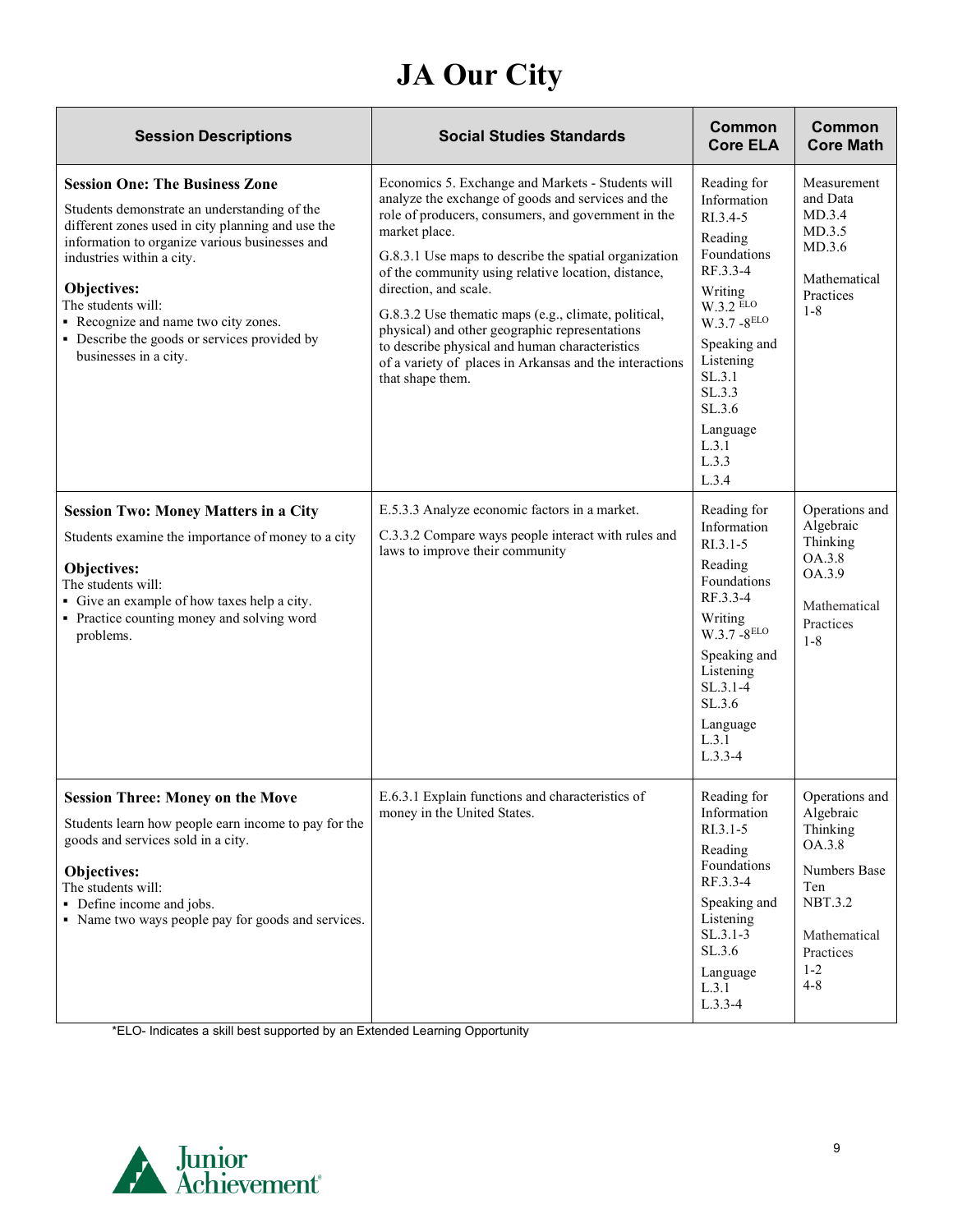# **JA Our City**

| <b>Session Descriptions</b>                                                                                                                                                                                                                                                              | <b>Social Studies Standards</b>                                                            | Common<br><b>Core ELA</b>                                                                                                                                                                                   | Common<br><b>Core Math</b>                                                                                                 |
|------------------------------------------------------------------------------------------------------------------------------------------------------------------------------------------------------------------------------------------------------------------------------------------|--------------------------------------------------------------------------------------------|-------------------------------------------------------------------------------------------------------------------------------------------------------------------------------------------------------------|----------------------------------------------------------------------------------------------------------------------------|
| <b>Session Four: My Bank Account</b><br>Students manage a personal bank account as if<br>employed by and living in a city.                                                                                                                                                               | E.6.3.2 Explain functions of banks (e.g., saving,<br>checking, loans, investments).        | Reading for<br>Information<br>RI.3.1<br>RI.3.3-6<br>Reading                                                                                                                                                 | Operations in<br>Algebra<br>OA.3.8<br>OA.3.9<br><b>Numbers Base</b>                                                        |
| Objectives:<br>The students will:<br>• Pick from a list a reason for using a money<br>ledger.                                                                                                                                                                                            |                                                                                            | Foundations<br>RF.3.3-4<br>Speaking and                                                                                                                                                                     | Ten<br><b>NBT.3.2</b>                                                                                                      |
| • Explain how banks and credit unions help cities.                                                                                                                                                                                                                                       |                                                                                            | Listening<br>$SL.3.1-3$<br>SL.3.6<br>Language                                                                                                                                                               | Mathematical<br>Practices<br>$1 - 8$                                                                                       |
|                                                                                                                                                                                                                                                                                          |                                                                                            | L.3.1<br>L.3.3<br>L.3.4                                                                                                                                                                                     |                                                                                                                            |
| <b>Session Five: Open for Business</b><br>The students develop an understanding of how<br>entrepreneurs provide a healthy economy within a<br>city.<br>Objectives:<br>The students will:<br>• Define consumer, producer, and entrepreneur.<br>• Explain what a business plan is used for | Economics 4. Economic Decision Making - Students<br>will analyze economic decision making. | Reading for<br>Information<br>R <sub>L</sub> 3.1<br>$R1.3.3-6$<br>Reading<br>Foundations<br>RF.3.3-4<br>Writing<br>W.3.2<br>Speaking and<br>Listening<br>$SL.3.1-3$<br>SL.3.6<br>Language<br>L.3.1<br>L.3.3 | Operations in<br>Algebra<br>OA.3.8<br><b>Numbers Base</b><br>Ten<br><b>NBT.3.2</b><br>Mathematical<br>Practices<br>$1 - 7$ |
|                                                                                                                                                                                                                                                                                          |                                                                                            | L.3.4                                                                                                                                                                                                       |                                                                                                                            |

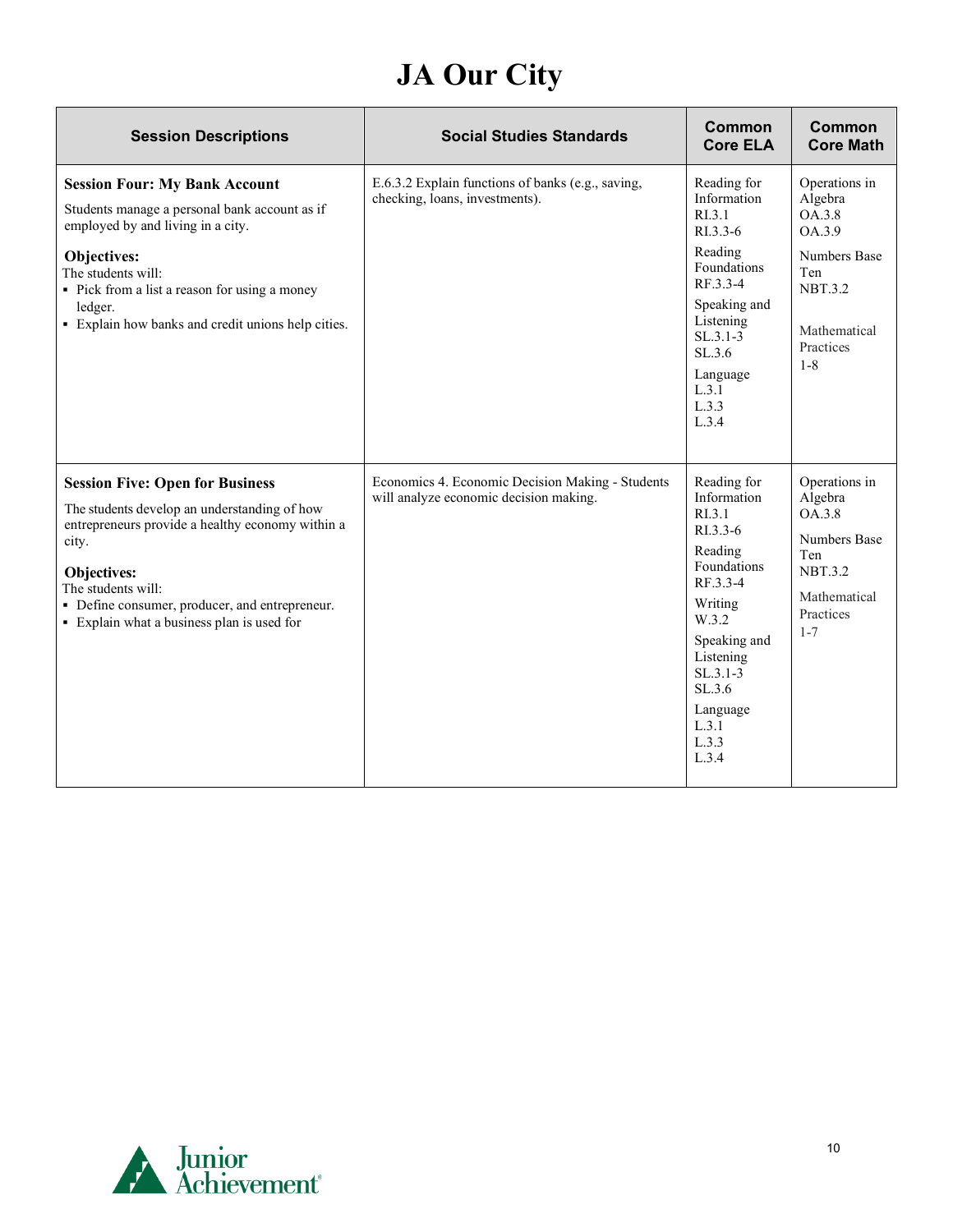# **JA Our Region**

<span id="page-10-0"></span>

| <b>Session Descriptions</b>                                                                                                                                                                                                                                                                                                                                                                                                                                                            | <b>Social Studies Standards</b>                                                                                                                                                                                                                                                                                                                        | Common<br><b>Core ELA</b>                                                                                                                                                                      | Common<br><b>Core Math</b>                                           |
|----------------------------------------------------------------------------------------------------------------------------------------------------------------------------------------------------------------------------------------------------------------------------------------------------------------------------------------------------------------------------------------------------------------------------------------------------------------------------------------|--------------------------------------------------------------------------------------------------------------------------------------------------------------------------------------------------------------------------------------------------------------------------------------------------------------------------------------------------------|------------------------------------------------------------------------------------------------------------------------------------------------------------------------------------------------|----------------------------------------------------------------------|
| <b>Session One: Am I an Entrepreneur?</b><br>Students explore well-known businesses, their<br>origins, and the traits common to the entrepreneurs<br>who started them.<br>Objectives:<br>The students will:<br>• Recognize the impact entrepreneurs have on a<br>community or a region.<br>• Apply traits common to successful entrepreneurs<br>to their own skills and abilities.                                                                                                     | E.5.4.1 Examine ways human capital impacts<br>productivity and future incomes.<br>E.5.4.2 Articulate ways entrepreneurs and businesses in<br>Arkansas and the United States organize human,<br>natural, and capital resources to produce goods<br>and services.                                                                                        | Reading for<br>Information<br>$RI.4.1-2$<br>RIA<br>RI.7<br>Reading<br>Foundations<br>RF.4.3-4<br>Speaking and<br>Listening<br>SL.4.1<br>SL.4.3<br>Language<br>L.4.3<br>L.4.4<br>L.4.4          | NA                                                                   |
| <b>Session Two: Regional Resources: Tools for</b><br><b>Entrepreneurs</b><br>Students are introduced to resources and how<br>entrepreneurs use resources to offer products and<br>services in a region.<br>Objectives:<br>The students will:<br>Recognize natural, human, and capital resources.<br>• Analyze products and services that can be offered<br>by using resources.                                                                                                         | E.5.4.1 Examine ways human capital impacts<br>productivity and future incomes.<br>G.8.4.2 Use thematic maps (e.g., climate, political,<br>topographical) and other geographic representations<br>to compare physical and human characteristics<br>of a region to those of another region in the United<br>States and the interactions that shape them. | Reading for<br>Information<br>RI.4<br>RI.7<br>Reading<br>Foundations<br>RF.4.3-4<br>Writing<br>W.4.2<br>W.4.8<br>Speaking and<br>Listening<br>$SL.4.1 - 5$<br>Language<br>$L.4.1 - 4$<br>L.4.6 | Mathematical<br>Practices<br>$1 - 2$<br>5                            |
| <b>Session Three: The Hot Dog Stand Game</b><br>Students learn about the fundamental tasks<br>performed by a business owner and play a game that<br>allows them to see money coming in and going out<br>of a business.<br>Objectives:<br>The students will:<br>• Explain the importance of keeping an accurate<br>account of a business' financial information.<br>• Track the revenue and expenses of a business.<br>• Recognize the fundamental tasks required to run a<br>business. | E.6.4.2 Describe the role of financial institutions in<br>an economy.                                                                                                                                                                                                                                                                                  | Reading for<br>Information<br>RI.4.2-4<br>RI.4.7<br>Reading<br>Foundations<br>RF.4.3-4<br>Speaking and<br>Listening<br>SL.4.1<br>SL.4.3<br>Language<br>L.4.1<br>$L.4.3 - 4$<br>L.4.6           | Numbers Base<br>Ten<br>4.NBT.4<br>Number and<br>Operations<br>NF.4.7 |

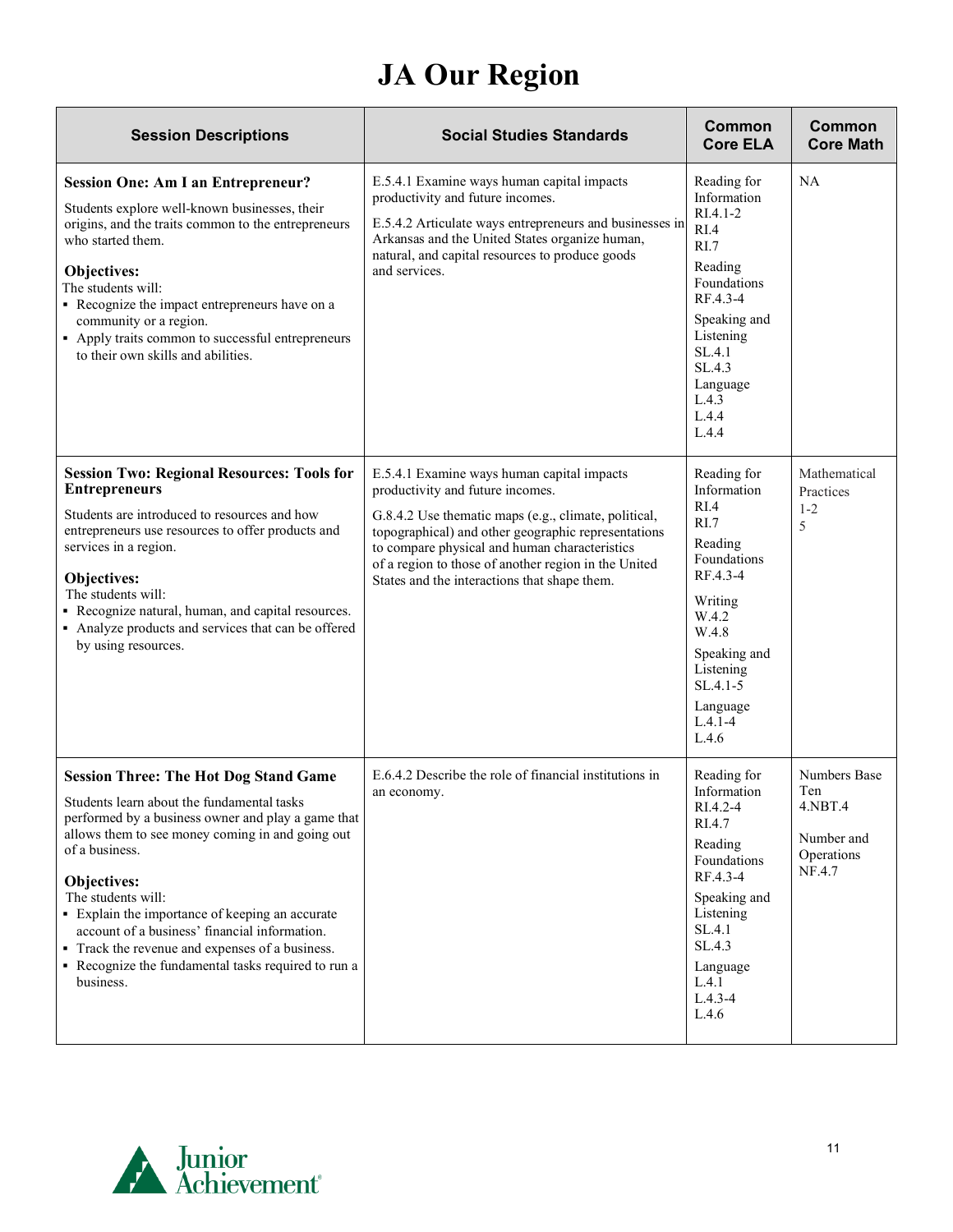# **JA Our Region**

| <b>Session Descriptions</b>                                                                                                                                                                                                                                                                                                                                                                                | <b>Social Studies Standards</b>                                                                                                                                                                                                                                                                                                                                                                                                                                                                                                   | Common<br><b>Core ELA</b>                                                                                                                                                                                                           | Common<br><b>Core Math</b>                      |
|------------------------------------------------------------------------------------------------------------------------------------------------------------------------------------------------------------------------------------------------------------------------------------------------------------------------------------------------------------------------------------------------------------|-----------------------------------------------------------------------------------------------------------------------------------------------------------------------------------------------------------------------------------------------------------------------------------------------------------------------------------------------------------------------------------------------------------------------------------------------------------------------------------------------------------------------------------|-------------------------------------------------------------------------------------------------------------------------------------------------------------------------------------------------------------------------------------|-------------------------------------------------|
| <b>Session Four: Entrepreneurs are Problem</b><br>Solvers!<br>Students journey through the complex world of<br>business problem solving by weighing potential risks<br>and rewards and tracking the outcome of their<br>choices.<br>Objectives:<br>The students will:<br>• Apply the business problem-solving process.<br>• Recognize that there are potential risks and<br>rewards to business decisions. | C.2.4.4 Use deliberative processes when making<br>decisions and acting upon civic problems.<br>E.4.4.2 Apply economic decision-making models when<br>making decisions.                                                                                                                                                                                                                                                                                                                                                            | Reading for<br>Information<br>RIA.1<br>RI.4.3-4<br>RI.4.7<br>Reading<br><b>Foundations</b><br>RF.4.3-4<br>Writing<br>W.4.2<br>W.4.8<br>Speaking and<br>Listening<br>$SL.4.1-2$<br>SL.4.4<br>Language<br>L.4.1<br>$L.4.3-4$<br>L.4.6 | Mathematical<br>Practices<br>$1 - 3$<br>$4 - 5$ |
| <b>Session Five: My Region in the World</b><br>Students demonstrate the supply chain through a<br>hands-on manufacturing and trade experience.<br>Objectives:<br>The students will:<br>• Recognize the interdependence of resource<br>providers, businesses, and consumers.<br>• Apply the supply chain to a manufacturing<br>example.                                                                     | H.12.4.2 Interpret timelines that show relationships<br>Among people, events, and movements at the<br>local, state, regional, or national level.<br>E.7.4.1 Illustrate ways trade has led to economic<br>interdependence between Arkansas, other states, and<br>other countries.<br>E.7.4.2 Explain effects of increasing economic<br>interdependence on different regions of the United<br>States.<br>G.11.4.1 Describe global connections created through<br>increased trade, transportation, communication, and<br>Technology. | Reading for<br>Information<br>$RL4.3-4$<br>RI.4.7<br>Reading<br>Foundations<br>RF.4.3-4<br>Speaking and<br>Listening<br>SL.4.1-4<br>Language<br>L.4.1<br>$L.4.3 - 4$<br>L.4.6                                                       | <b>NA</b>                                       |

<span id="page-11-0"></span>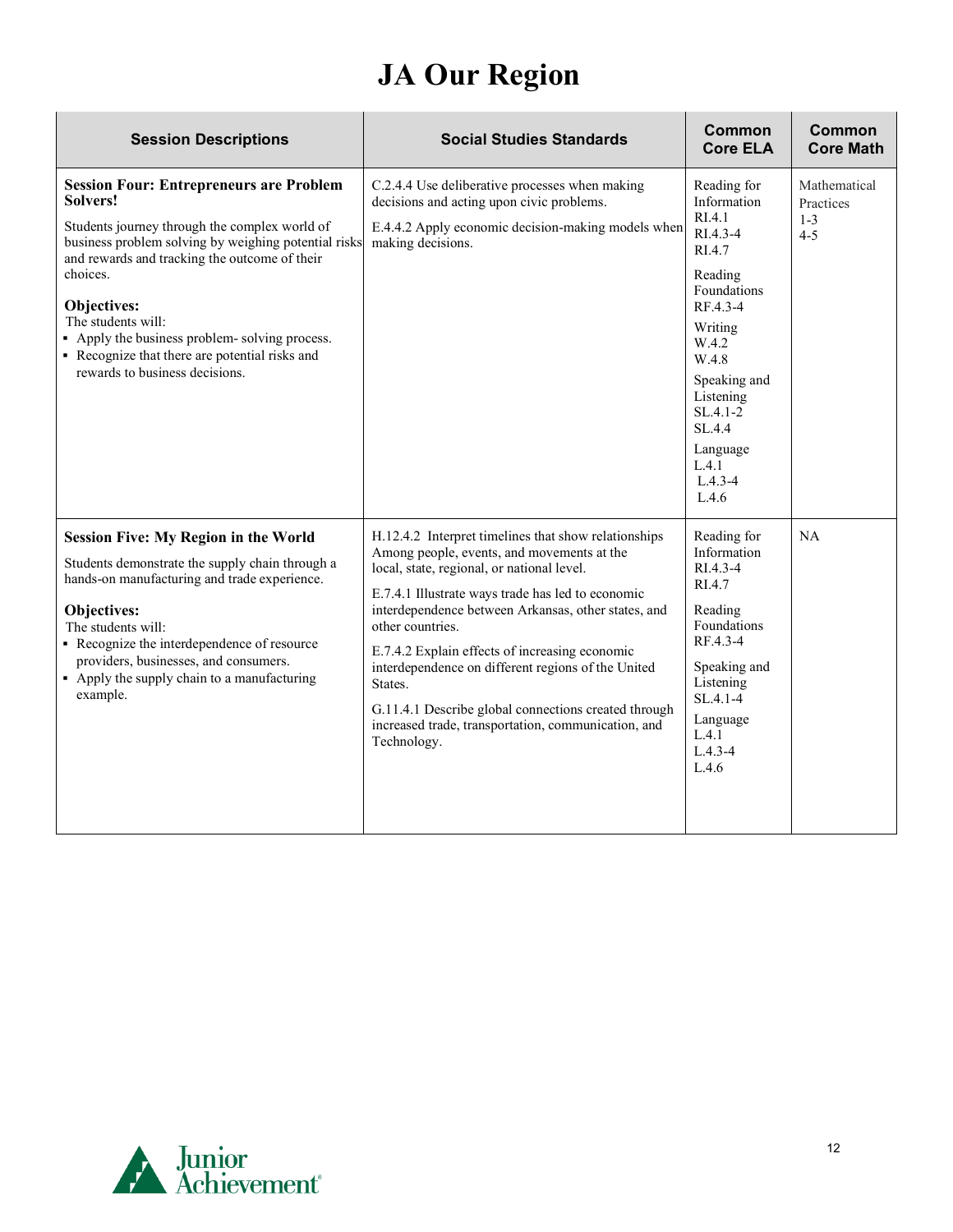## **JA Our Nation**

| <b>Session Descriptions</b>                                                                                                                                                                                                                                                                                                                                              | <b>Social Studies Standards</b>                                                                                        | Common<br><b>Core ELA</b>                                                                                                                                                                                          | Common<br><b>Core Math</b>                                                                                                                           |
|--------------------------------------------------------------------------------------------------------------------------------------------------------------------------------------------------------------------------------------------------------------------------------------------------------------------------------------------------------------------------|------------------------------------------------------------------------------------------------------------------------|--------------------------------------------------------------------------------------------------------------------------------------------------------------------------------------------------------------------|------------------------------------------------------------------------------------------------------------------------------------------------------|
| <b>Session One: Free to Choose Your Work or</b><br><b>Business</b><br>Students are introduced to the nation's free market<br>system and how it supports businesses and careers.<br>Objectives:<br>The students will:<br>• Identify the characteristics of a free market<br>economy.<br>• Explain how pricing guides economic decisions.                                  | E.5.5.3 Evaluate the development of a free market<br>system (e.g., mercantilism, property rights, free<br>enterprise). | Reading for<br>Information<br>$R1.5.1-2$<br>RI.5.4<br>RI.5.7<br>Reading:<br>Foundations<br>RF.5.3-4<br>Speaking and<br>Listening<br>$SL.5.1-4$<br>S.5.6<br>Language<br>L.5.1<br>$L.5.3-5$                          | Operations and<br>Algebraic<br>Thinking<br>OA.5.2<br><b>Numbers Base</b><br>Ten<br>NBT.5.6-7<br>Mathematical<br>Practices<br>$1 - 2$<br>$4 - 7$      |
| <b>Session Two: Innovation Nation</b><br>Students experience how entrepreneurial thinking<br>can spur new businesses and the opportunity for<br>future income.<br>Objectives:<br>The students will:<br>• Define entrepreneur and entrepreneurship.<br>• Describe resources and how entrepreneurs use<br>them.<br>• Explore STEM skills and the process of<br>innovation. | E.4.5.1 Explain ways trade-offs have allowed societies<br>to get the most out of scarce resources.                     | Reading for<br>Information<br>$R1.5.1-2$<br>RI.5.4<br>RI.5.7<br>Reading:<br>Foundations<br>RF.5.3-4<br>Writing<br>WS.5.2<br>WS.5.4<br>Speaking and<br>Listening<br>$SL.5.1-4$<br>SL.5.6<br>Language<br>$L.5.1 - 5$ | Operations and<br>Algebraic<br>Thinking<br>OA.5.2<br><b>Numbers Base</b><br>Ten<br><b>NBT.5.7</b><br>Mathematical<br>Practices<br>$1 - 2$<br>$4 - 8$ |

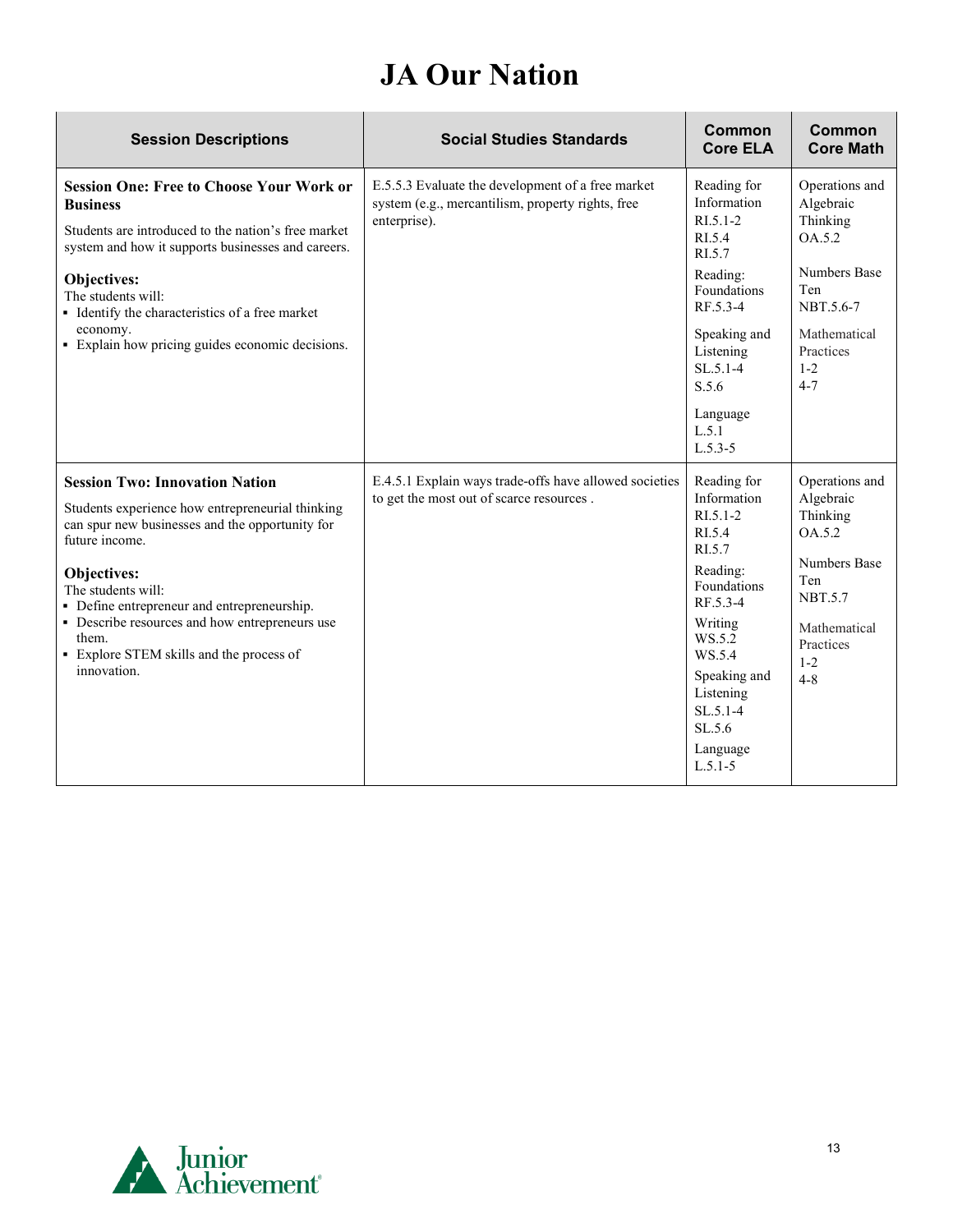# **JA Our Nation**

| <b>Session Descriptions</b>                                                                                                                                                                                                                   | <b>Social Studies Standards</b>                                                                                                                                                                                                                                                                                                                                                                 | <b>Common</b><br><b>Core ELA</b>                                                                                                                                                                                            | Common<br><b>Core Math</b>                                                                                                                           |
|-----------------------------------------------------------------------------------------------------------------------------------------------------------------------------------------------------------------------------------------------|-------------------------------------------------------------------------------------------------------------------------------------------------------------------------------------------------------------------------------------------------------------------------------------------------------------------------------------------------------------------------------------------------|-----------------------------------------------------------------------------------------------------------------------------------------------------------------------------------------------------------------------------|------------------------------------------------------------------------------------------------------------------------------------------------------|
| <b>Session Three: Career Quest</b><br>Students learn about career clusters.<br>Objectives:<br>The students will:<br>• Examine career groupings and the skills necessary<br>for a variety of careers.                                          | No state standards for this topic. For national<br>standards please visit the correlation page at<br>https://www.juniorachievement.org/web/ja-<br>usa/correlations                                                                                                                                                                                                                              | Reading for<br>Information<br>$RI.5.1 - 2$<br>RI.5.4<br>RI.5.7<br>Reading:<br>Foundations<br>RF.5.3-4<br>Speaking and<br>Listening<br>$SL.5.1-4$<br>SL.5.6<br>Language<br>$L.5.1 - 5$                                       | <b>Numbers Base</b><br>Ten<br>NBT.5.6-7<br>Mathematical<br>Practices<br>$1 - 7$                                                                      |
| Session Four: Get and Keep the Job!<br>Students examine important work-readiness and<br>behavioral skills needed for career success.<br>Objectives:<br>The students will:<br>• Identify the soft skills wanted by today's<br>employers.       |                                                                                                                                                                                                                                                                                                                                                                                                 | Reading for<br>Information<br>$RI.5.1 - 2$<br>RI.5.4<br>RI.5.7<br>Reading:<br>Foundations<br>RF.5.3-4<br>Writing<br>WS.5.2<br>WS.5.4<br>Speaking and<br>Listening<br>$SL.5.1-4$<br>SL.5.6<br>Language<br>L.5.1<br>$L.5.3-5$ | Operations and<br>Algebraic<br>Thinking<br>OA.5.2<br><b>Numbers Base</b><br>Ten<br>NBT.5.6-7<br>Mathematical<br>Practices<br>$1 - 2$<br>4<br>$7 - 8$ |
| <b>Session Five: Global Connections</b><br>Students explore how the United States is connected<br>to the global economy.<br>Objectives:<br>The students will:<br>· Discuss why businesses specialize and trade.<br>• Define opportunity cost. | E.7.5.1 Explain ways trade leads to increasing<br>economic interdependence among countries (e.g., slave Information<br>trade, triangular trade, manufactured goods,<br>agriculture).<br>E.7.5.2 Explain effects of increasing economic<br>interdependence on different groups within<br>participating nations (e.g., conflict, competition,<br>cooperation, increased wealth, quality of life). | Reading for<br>$RI.5.1-2$<br>RI.5.4<br>RI.5.7<br>Reading:<br>Foundations<br>RF.5.3-4<br>Speaking and<br>Listening<br>SL.5.1-4<br>SL.5.6<br>Language<br>$L.5.1-5$                                                            | Mathematical<br>Practices<br>$\overline{c}$<br>$\overline{7}$                                                                                        |

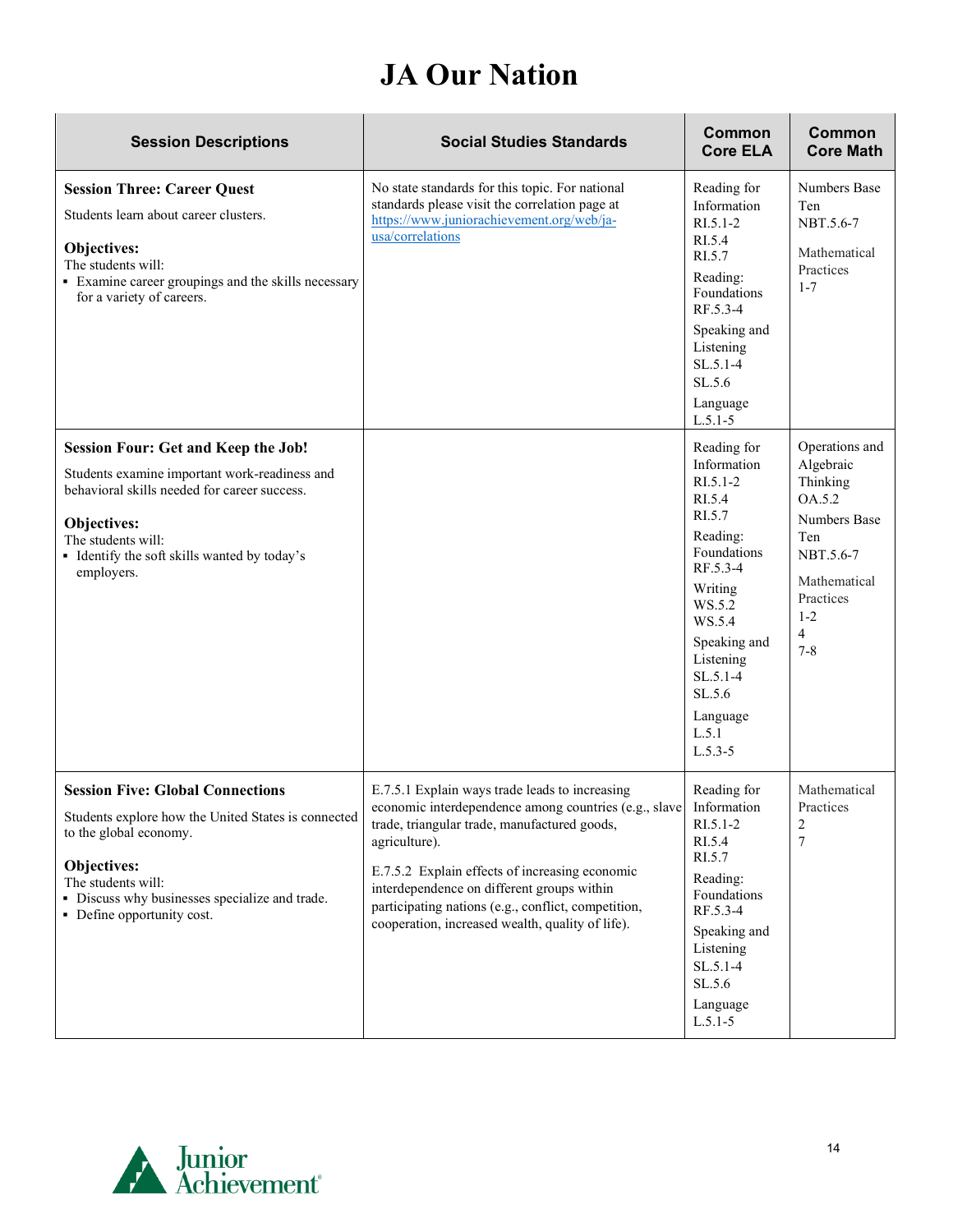# **JA Our Nation**

| <b>Session Descriptions</b>                                                                       | <b>Social Studies Standards</b>                                                                                                        | Common<br><b>Core ELA</b>        | Common<br><b>Core Math</b> |
|---------------------------------------------------------------------------------------------------|----------------------------------------------------------------------------------------------------------------------------------------|----------------------------------|----------------------------|
| <b>Optional Supplement: Business</b><br>Organization                                              | C.2.5.4<br>Examine how social organizations and institutions<br>make rules and create responsibilities<br>(e.g., workplace, families). | Speaking and<br>Listening        | <b>NA</b>                  |
| Students examine entrepreneurship, free enterprise,<br>and business organization.                 |                                                                                                                                        | $SL.5.1-4$<br>SL.5.6<br>Language |                            |
| <b>Objectives:</b><br>The students will:<br>• Identify three basic ways businesses are organized. |                                                                                                                                        | L.5.1,5                          |                            |

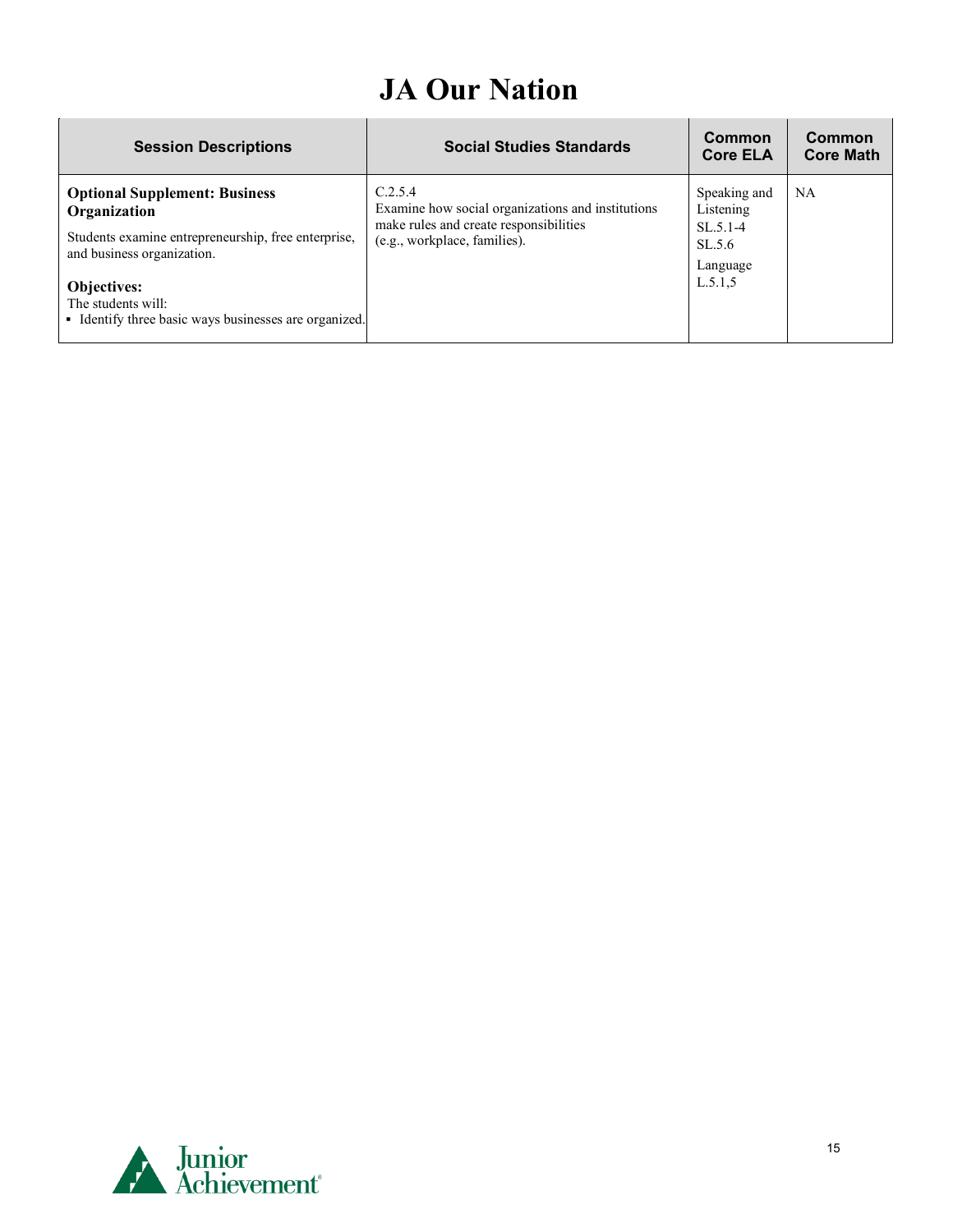# **JA More than Money**

<span id="page-15-0"></span>

| <b>Session Descriptions</b>                                                                                                                                                                                                                                                                                                                                                                                                                                                                | <b>Social Studies Standards</b>                                                                                                                                                                                                                                                                                                                                                                                                                                                                                                        | Common<br><b>Core ELA</b>                                                                                                                                                                                                      | Common<br><b>Core Math</b>                                                                                                                    |
|--------------------------------------------------------------------------------------------------------------------------------------------------------------------------------------------------------------------------------------------------------------------------------------------------------------------------------------------------------------------------------------------------------------------------------------------------------------------------------------------|----------------------------------------------------------------------------------------------------------------------------------------------------------------------------------------------------------------------------------------------------------------------------------------------------------------------------------------------------------------------------------------------------------------------------------------------------------------------------------------------------------------------------------------|--------------------------------------------------------------------------------------------------------------------------------------------------------------------------------------------------------------------------------|-----------------------------------------------------------------------------------------------------------------------------------------------|
| <b>Session One: The Money Garden</b><br>Students Explore money-management skills and<br>become familiar with the key differences between<br>earning, saving, and spending. They learn that money<br>can be saved in a financial institution, such as a bank<br>or a credit union, and how that money can earn<br>interest<br>Objectives:<br>The students will be able to:<br>Identify the role of money in everyday life.<br>Explain the benefits of using a savings account.<br>$\bullet$ | Economics 4. Economic Decision Making - Students<br>will analyze economic decision making.<br>Grade 3/4<br>E.6.3/4.1 Explain functions and characteristics of<br>money in the United States.<br>E.6.3.2 Explain functions of banks.<br>E.6.4.2 Describe the role of financial institutions in an<br>economy.<br>Grade 5<br>E.6.5.1 Analyze the forms and purposes of currency (in<br>early America through the Revolutionary period.)<br>E.6.5.2 Examine roles of early financial institutions on<br>the economy of the United States. | Grade 3<br>RI.3.1,3,4,6<br>RF.3.3-4<br>SL.3.1,6<br>L.3.1,4,6<br>Grade 4<br>RI.4.3,4,6<br>RF.4.3-4<br>SL.4.1,2<br>L.4.1,4,6<br>Grade 5<br>RI.5.3,5<br>RF.5.3-4<br>SL.5.1<br>L.5.14,6                                            | Numbers Base<br>Ten<br>3.NBT.2.2<br>3.NBT.3.3<br>4.NBT.4<br>5.NBT.5<br>5.NBT.7<br>Mathematical<br>Practices<br>$1 - 8$                        |
| <b>Session Two: Create a Business</b><br>Students learn about the ways in which people's<br>interests and skills can help them identify small<br>businesses they can start.<br>Objectives:<br>The students will be able to:<br>• Define business, goods, and services<br>• Identify businesses they would like to start that<br>align with their personal interests and skills<br>• Appreciate their own roles as entrepreneurs in<br>affecting their community and their world            | Economics 5. Exchange and Markets - Students will<br>analyze the exchange of goods and services and the<br>role of producers, consumers, and government in the<br>market place.<br>Grade 3/4<br>E.5.3/4.2 Articulate ways entrepreneurs and businesses<br>organize human, natural, and capital resources to<br>produce goods and services in Arkansas.                                                                                                                                                                                 | Grade 3<br>RI.3.2,3,4<br>RF.3.3-4<br>$SL.3.1-3,6$<br>$L.3.1-6$<br>Grade 4<br>$RI.4.1-8$<br>RF.4.3-4<br>SL.4.1,2,5<br>$L.4.1-6$<br>Grade 5<br>RI.5.2,4,7<br>RF.5.3-4<br>$SL.5.1-2$<br>$L.5.1-5,6$                               | <b>Numbers Base</b><br>Ten<br>3.NBT.3.3<br>4.NBT.4<br>$4.$ NBT $.5$<br>5.NBT.5<br>5.NBT.7<br>Mathematical<br>Practices<br>$1 - 8$             |
| <b>Session Three: Build a Business</b><br>Students identify the fundamental steps for starting a<br>small business and develop a basic business plan.<br>Objectives:<br>The students will be able to:<br>• Identify the basic steps for building a small<br>business<br>• Develop a basic business plan                                                                                                                                                                                    | Grade 3<br>E.5.3.1 Examine the relationship between human<br>capital and productivity.<br>Grade 4<br>E.5.4.1 Examine ways human capital impacts<br>productivity and future incomes.                                                                                                                                                                                                                                                                                                                                                    | Grade 3<br>RI.3.2-6<br>RF.3.3-4<br>$W.3.2,-4$<br>SL.3.1,5,6<br>$L.3.1-5,6$<br>Grade 4<br>RI.4.2-5,7<br>RF.4.3-4<br>W.4.2,4,8<br>SL.4.1<br>$L.4.1-4,6$<br>Grade 5<br>RI.5.3,4,7<br>RF.5.3-4<br>W.5.2,4<br>SL.5.1<br>$L.5.1-5,6$ | Numbers Base<br>Ten<br>3.NBT.2.2<br>3.NBT.3.3<br>4.NBT.4<br>4.NF.4.7<br>5.NBT.5<br>5.NBT.7<br>Mathematical<br>Practices<br>$1 - 2$<br>$4 - 8$ |